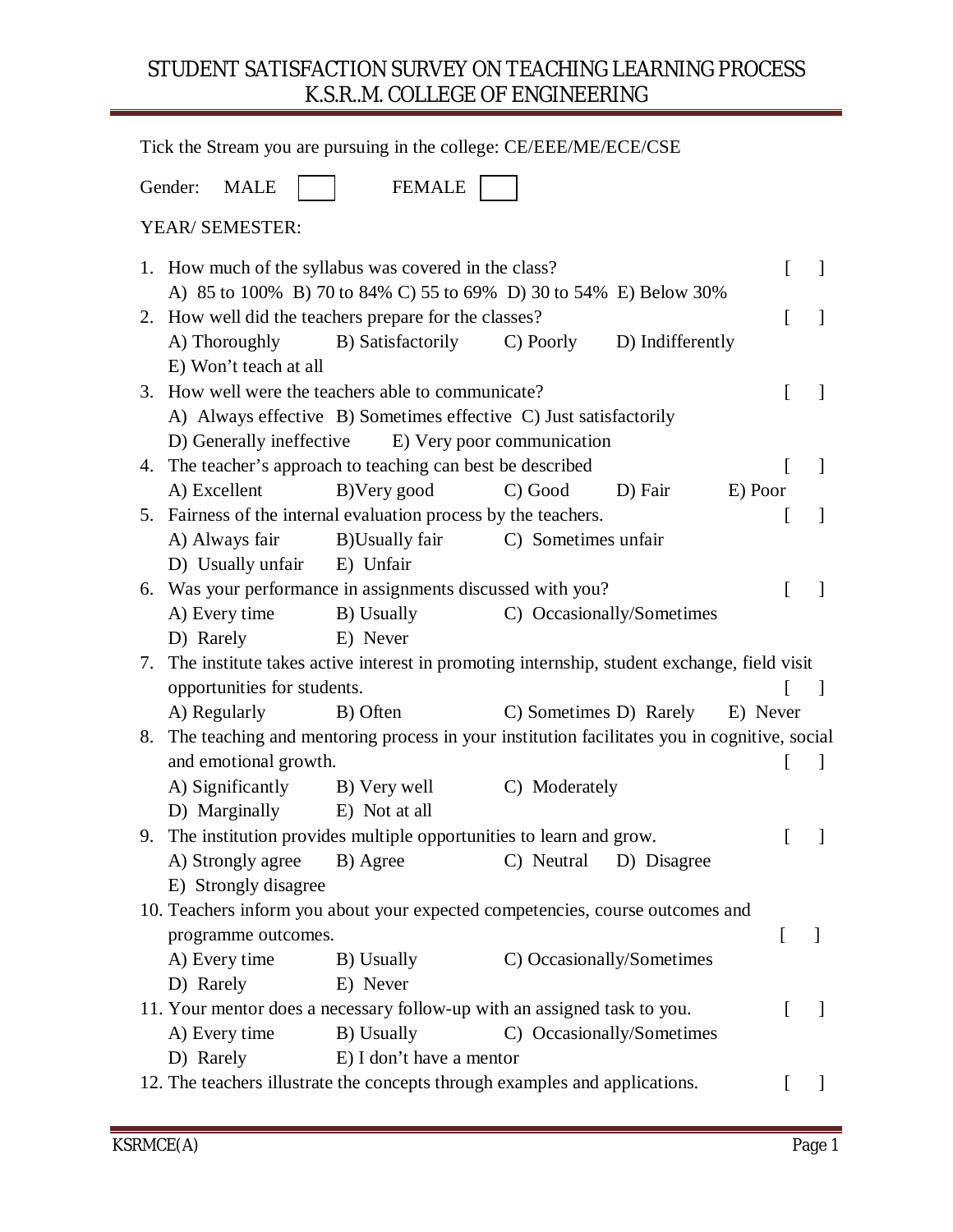#### STUDENT SATISFACTION SURVEY ON TEACHING LEARNING PROCESS K.S.R..M. COLLEGE OF ENGINEERING

| E) Never<br>D) Rarely<br>13. The teachers identify your strengths and encourage you with providing right level of<br>challenges.<br>-1<br>A) Fully<br>B) Reasonably<br>C) Partially D) Slightly<br>E) Unable to<br>14. Teachers are able to identify your weaknesses and help you to overcome them.<br>$\mathbf{I}$<br>$\mathcal{L}$<br>A) Every time<br>B) Usually<br>C) Occasionally/Sometimes<br>D) Rarely<br>E) Never<br>15. The institution makes effort to engage students in the monitoring, review and continuous<br>quality improvement of the teaching learning process.<br>L<br>$\perp$<br>C) Neutral<br>A) Strongly agree<br>B) Agree<br>E) Strongly disagree<br>D) Disagree<br>16. The institute/ teachers use student centric methods, such as experiential learning,<br>participative learning and problem solving methodologies for enhancing learning<br>experiences.<br>L<br>$\perp$<br>C) Somewhat<br>A) To a great extent B)Moderate<br>D) Very little<br>E) Not at all<br>17. Teachers encourage you to participate in extracurricular activities.<br>ſ<br>A) Strongly agree<br>B) Agree<br>C) Neutral |
|-----------------------------------------------------------------------------------------------------------------------------------------------------------------------------------------------------------------------------------------------------------------------------------------------------------------------------------------------------------------------------------------------------------------------------------------------------------------------------------------------------------------------------------------------------------------------------------------------------------------------------------------------------------------------------------------------------------------------------------------------------------------------------------------------------------------------------------------------------------------------------------------------------------------------------------------------------------------------------------------------------------------------------------------------------------------------------------------------------------------------------|
|                                                                                                                                                                                                                                                                                                                                                                                                                                                                                                                                                                                                                                                                                                                                                                                                                                                                                                                                                                                                                                                                                                                             |
|                                                                                                                                                                                                                                                                                                                                                                                                                                                                                                                                                                                                                                                                                                                                                                                                                                                                                                                                                                                                                                                                                                                             |
|                                                                                                                                                                                                                                                                                                                                                                                                                                                                                                                                                                                                                                                                                                                                                                                                                                                                                                                                                                                                                                                                                                                             |
|                                                                                                                                                                                                                                                                                                                                                                                                                                                                                                                                                                                                                                                                                                                                                                                                                                                                                                                                                                                                                                                                                                                             |
|                                                                                                                                                                                                                                                                                                                                                                                                                                                                                                                                                                                                                                                                                                                                                                                                                                                                                                                                                                                                                                                                                                                             |
|                                                                                                                                                                                                                                                                                                                                                                                                                                                                                                                                                                                                                                                                                                                                                                                                                                                                                                                                                                                                                                                                                                                             |
|                                                                                                                                                                                                                                                                                                                                                                                                                                                                                                                                                                                                                                                                                                                                                                                                                                                                                                                                                                                                                                                                                                                             |
|                                                                                                                                                                                                                                                                                                                                                                                                                                                                                                                                                                                                                                                                                                                                                                                                                                                                                                                                                                                                                                                                                                                             |
|                                                                                                                                                                                                                                                                                                                                                                                                                                                                                                                                                                                                                                                                                                                                                                                                                                                                                                                                                                                                                                                                                                                             |
|                                                                                                                                                                                                                                                                                                                                                                                                                                                                                                                                                                                                                                                                                                                                                                                                                                                                                                                                                                                                                                                                                                                             |
|                                                                                                                                                                                                                                                                                                                                                                                                                                                                                                                                                                                                                                                                                                                                                                                                                                                                                                                                                                                                                                                                                                                             |
|                                                                                                                                                                                                                                                                                                                                                                                                                                                                                                                                                                                                                                                                                                                                                                                                                                                                                                                                                                                                                                                                                                                             |
|                                                                                                                                                                                                                                                                                                                                                                                                                                                                                                                                                                                                                                                                                                                                                                                                                                                                                                                                                                                                                                                                                                                             |
|                                                                                                                                                                                                                                                                                                                                                                                                                                                                                                                                                                                                                                                                                                                                                                                                                                                                                                                                                                                                                                                                                                                             |
|                                                                                                                                                                                                                                                                                                                                                                                                                                                                                                                                                                                                                                                                                                                                                                                                                                                                                                                                                                                                                                                                                                                             |
|                                                                                                                                                                                                                                                                                                                                                                                                                                                                                                                                                                                                                                                                                                                                                                                                                                                                                                                                                                                                                                                                                                                             |
|                                                                                                                                                                                                                                                                                                                                                                                                                                                                                                                                                                                                                                                                                                                                                                                                                                                                                                                                                                                                                                                                                                                             |
| D) Disagree<br>E) Strongly disagree                                                                                                                                                                                                                                                                                                                                                                                                                                                                                                                                                                                                                                                                                                                                                                                                                                                                                                                                                                                                                                                                                         |
| 18. Efforts are made by the institute/ teachers to inculcate soft skills, life skills and                                                                                                                                                                                                                                                                                                                                                                                                                                                                                                                                                                                                                                                                                                                                                                                                                                                                                                                                                                                                                                   |
| employability Skills to make you ready for the world of work.<br>L<br>$\mathbf{I}$                                                                                                                                                                                                                                                                                                                                                                                                                                                                                                                                                                                                                                                                                                                                                                                                                                                                                                                                                                                                                                          |
| A) To a great extent B) Moderate<br>C) Somewhat                                                                                                                                                                                                                                                                                                                                                                                                                                                                                                                                                                                                                                                                                                                                                                                                                                                                                                                                                                                                                                                                             |
| E) Not at all<br>D) Very little                                                                                                                                                                                                                                                                                                                                                                                                                                                                                                                                                                                                                                                                                                                                                                                                                                                                                                                                                                                                                                                                                             |
| 19. What percentage of teachers use ICT tools such as LCD projector, Multimedia, etc. while                                                                                                                                                                                                                                                                                                                                                                                                                                                                                                                                                                                                                                                                                                                                                                                                                                                                                                                                                                                                                                 |
| teaching.<br>1<br>$\mathsf{L}$                                                                                                                                                                                                                                                                                                                                                                                                                                                                                                                                                                                                                                                                                                                                                                                                                                                                                                                                                                                                                                                                                              |
| A) Above 90%<br>B) 70-89%<br>$C)$ 50-69%                                                                                                                                                                                                                                                                                                                                                                                                                                                                                                                                                                                                                                                                                                                                                                                                                                                                                                                                                                                                                                                                                    |
| D) 30-49%<br>E) Below 29%                                                                                                                                                                                                                                                                                                                                                                                                                                                                                                                                                                                                                                                                                                                                                                                                                                                                                                                                                                                                                                                                                                   |
| 20. The overall quality of teaching-learning process in your institute is very good.<br>1                                                                                                                                                                                                                                                                                                                                                                                                                                                                                                                                                                                                                                                                                                                                                                                                                                                                                                                                                                                                                                   |
| A)Strongly agree<br>B) Agree<br>C) Neutral                                                                                                                                                                                                                                                                                                                                                                                                                                                                                                                                                                                                                                                                                                                                                                                                                                                                                                                                                                                                                                                                                  |
| D) Disagree<br>E) Strongly disagree                                                                                                                                                                                                                                                                                                                                                                                                                                                                                                                                                                                                                                                                                                                                                                                                                                                                                                                                                                                                                                                                                         |
| 21. Give three observation / suggestions to improve the overall teaching – learning                                                                                                                                                                                                                                                                                                                                                                                                                                                                                                                                                                                                                                                                                                                                                                                                                                                                                                                                                                                                                                         |
| experience in your institution.                                                                                                                                                                                                                                                                                                                                                                                                                                                                                                                                                                                                                                                                                                                                                                                                                                                                                                                                                                                                                                                                                             |
|                                                                                                                                                                                                                                                                                                                                                                                                                                                                                                                                                                                                                                                                                                                                                                                                                                                                                                                                                                                                                                                                                                                             |
| A)                                                                                                                                                                                                                                                                                                                                                                                                                                                                                                                                                                                                                                                                                                                                                                                                                                                                                                                                                                                                                                                                                                                          |
|                                                                                                                                                                                                                                                                                                                                                                                                                                                                                                                                                                                                                                                                                                                                                                                                                                                                                                                                                                                                                                                                                                                             |
| B)                                                                                                                                                                                                                                                                                                                                                                                                                                                                                                                                                                                                                                                                                                                                                                                                                                                                                                                                                                                                                                                                                                                          |
| $\mathcal{C}$                                                                                                                                                                                                                                                                                                                                                                                                                                                                                                                                                                                                                                                                                                                                                                                                                                                                                                                                                                                                                                                                                                               |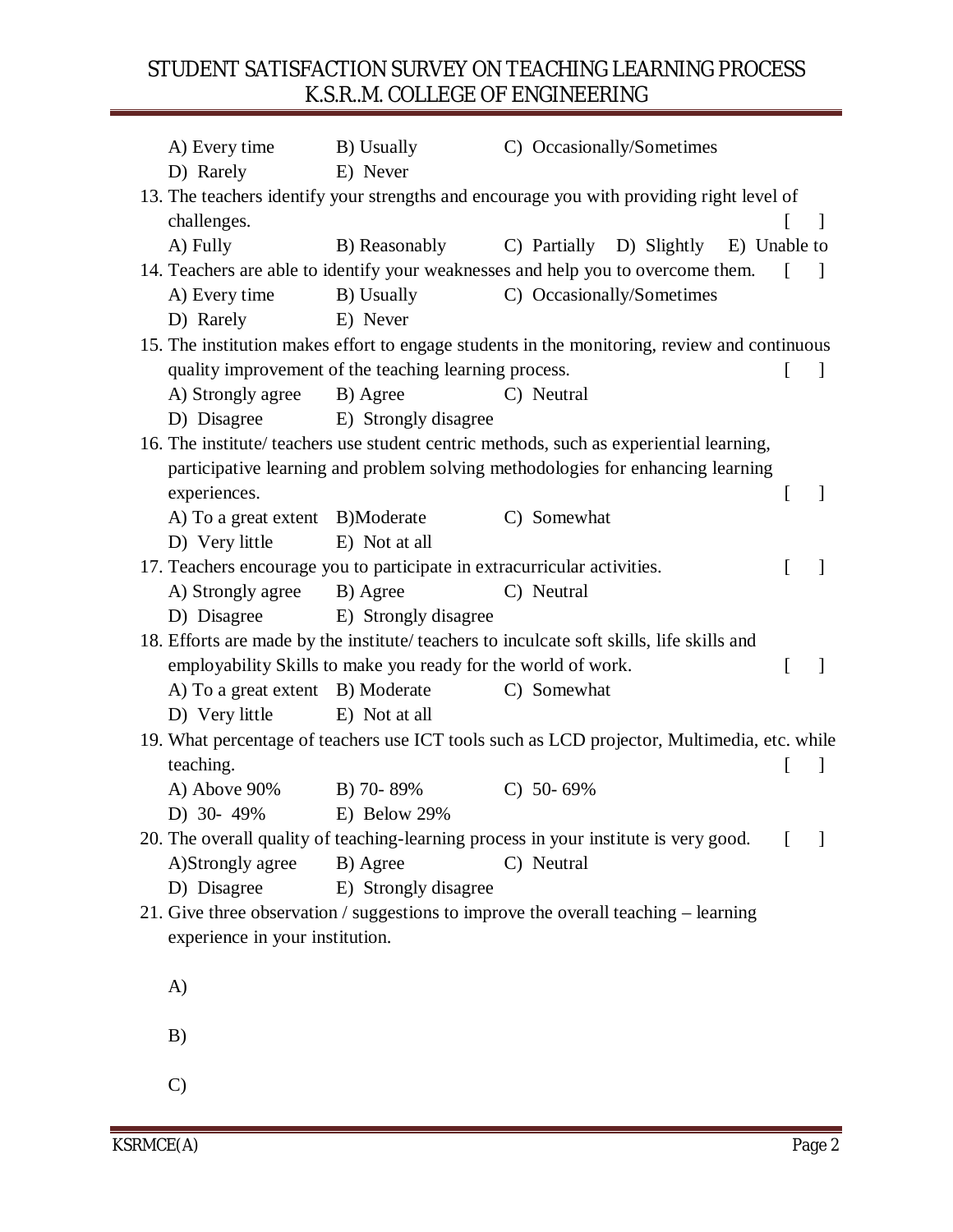#### **Q.No:1**



Q.No:2





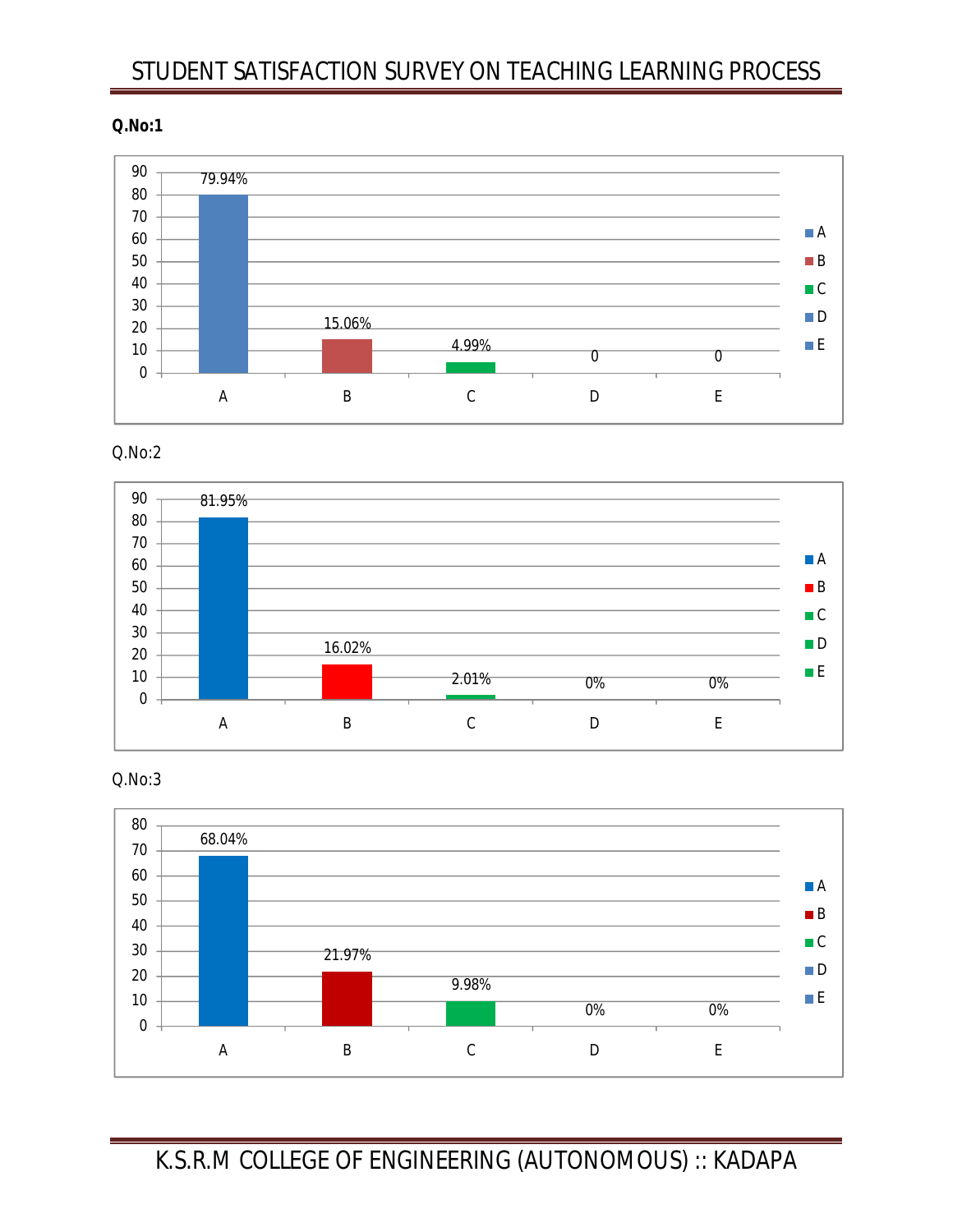Q.No:4



Q.No:5



Q.No:6

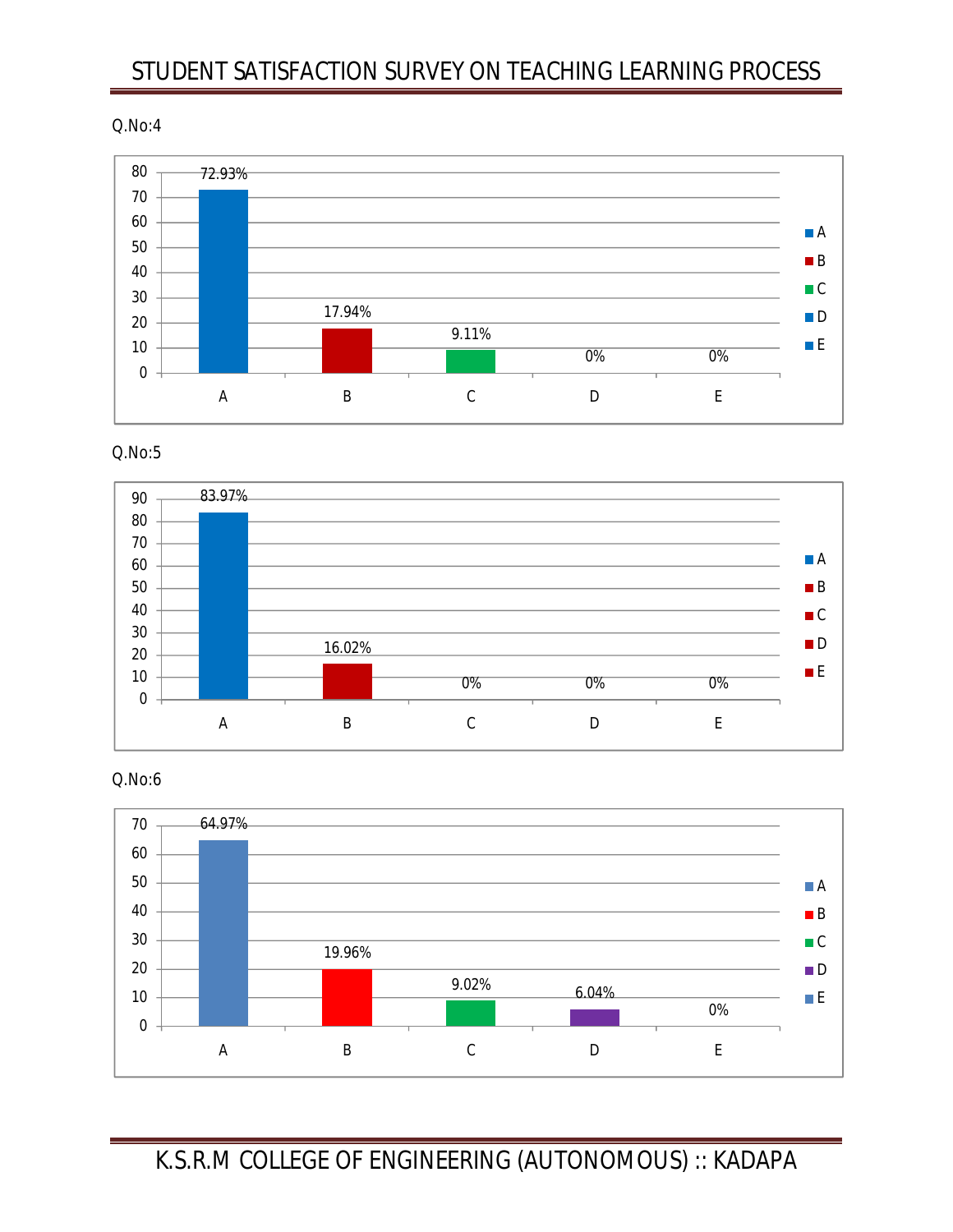Q.No:7



Q.No:8



Q.No:9

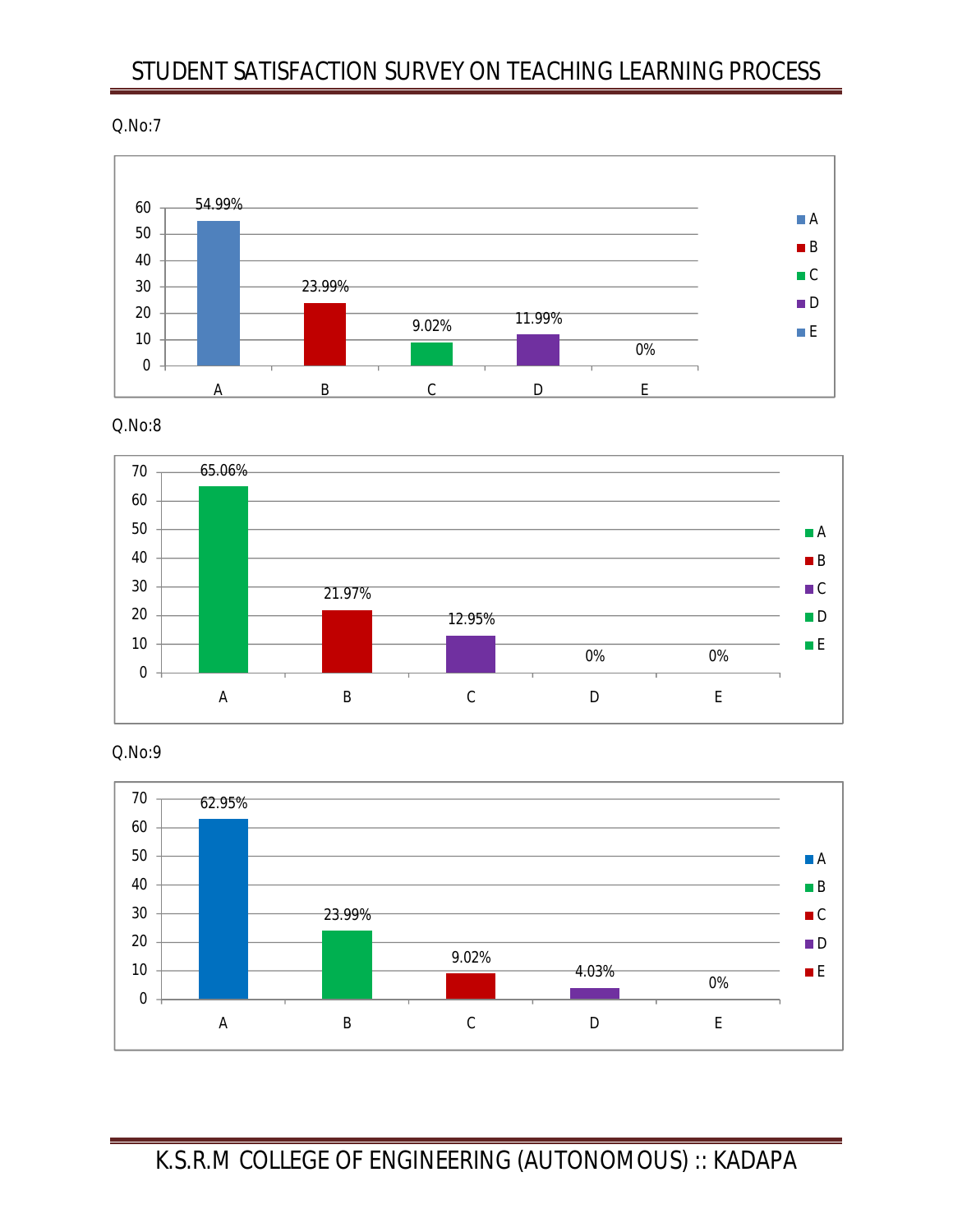Q.No: 10



Q.No: 11



Q.No: 12

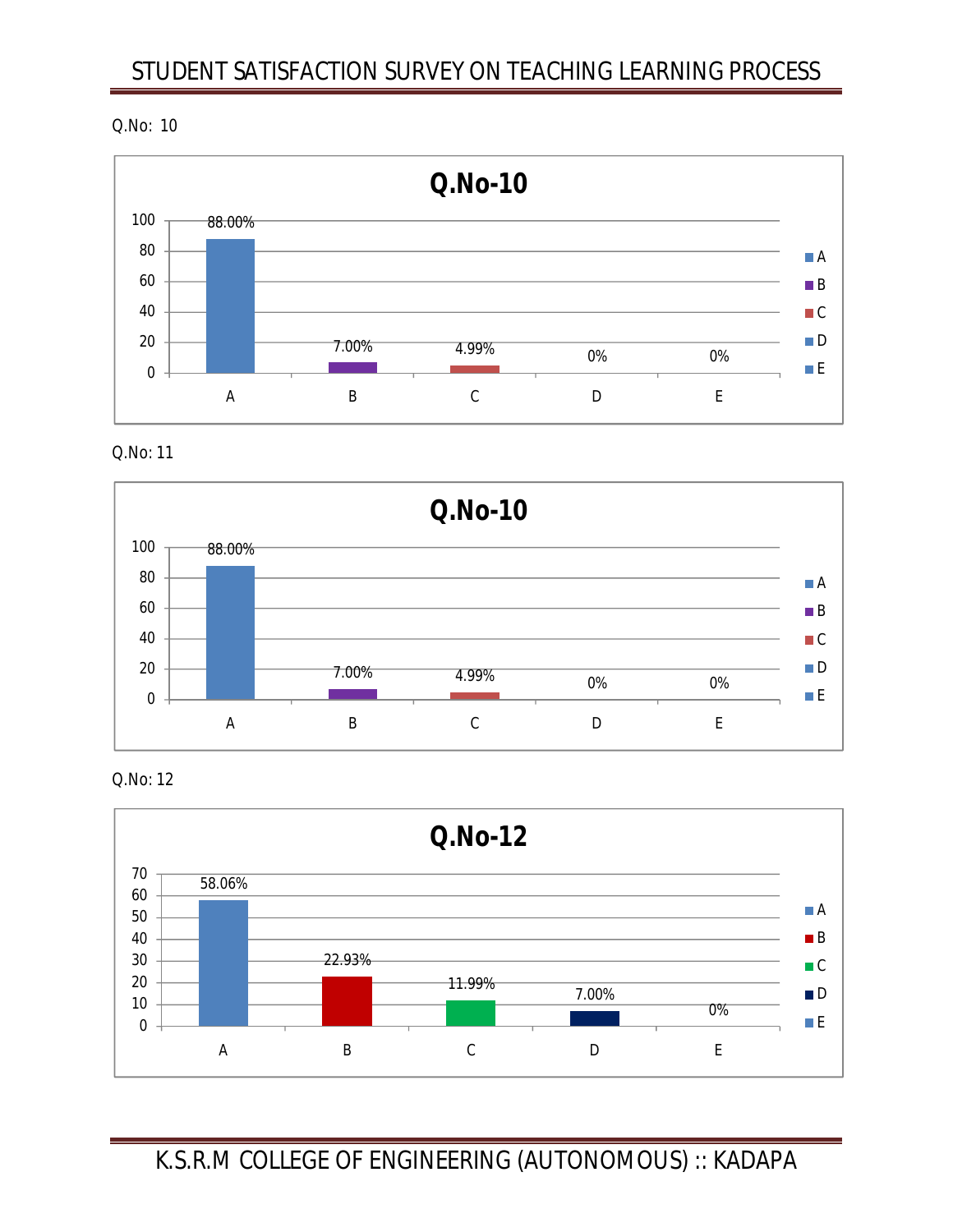Q.No: 13



Q.No: 14



Q.No: 15

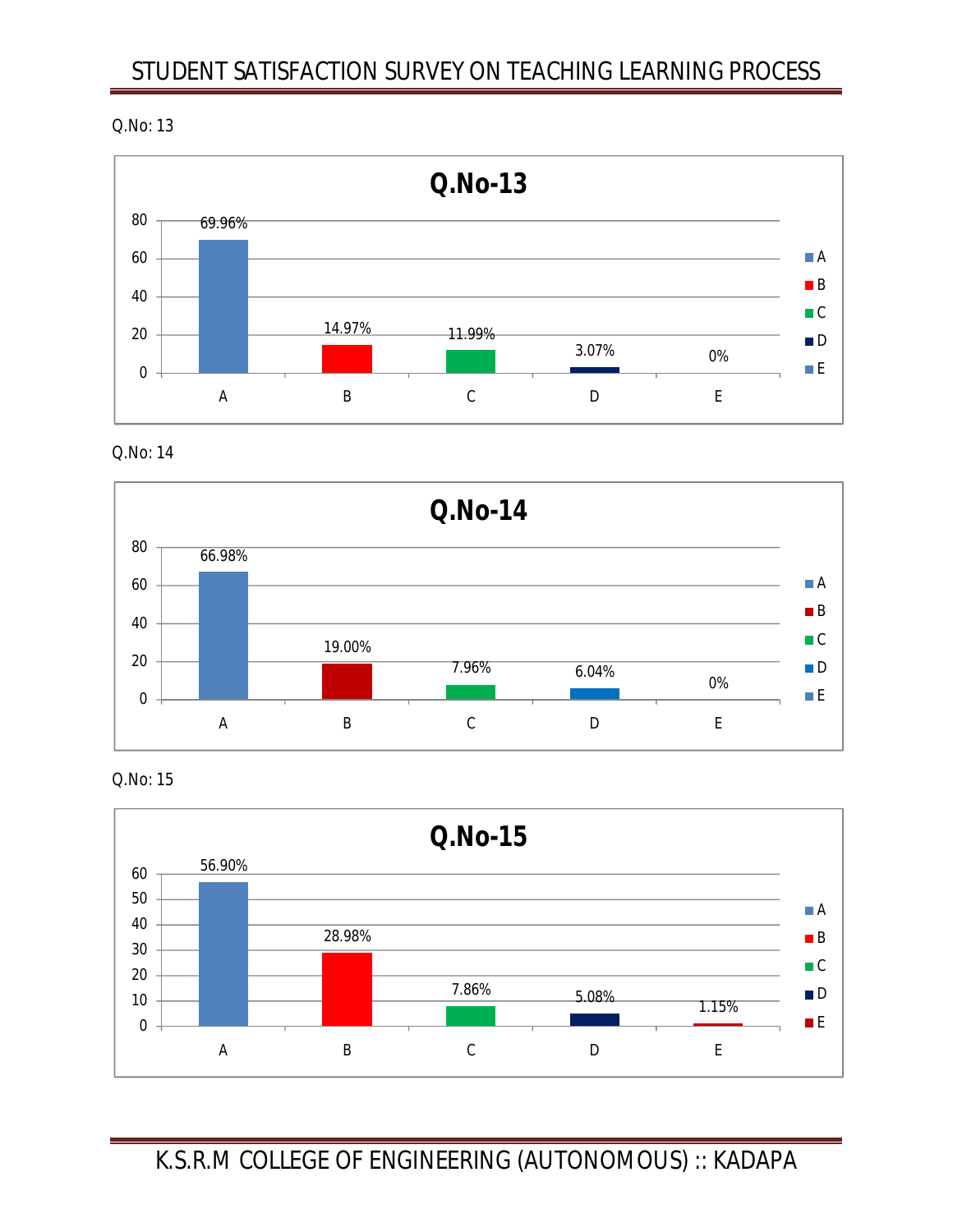#### Q.No:16



Q.No : 17



Q.No: 18